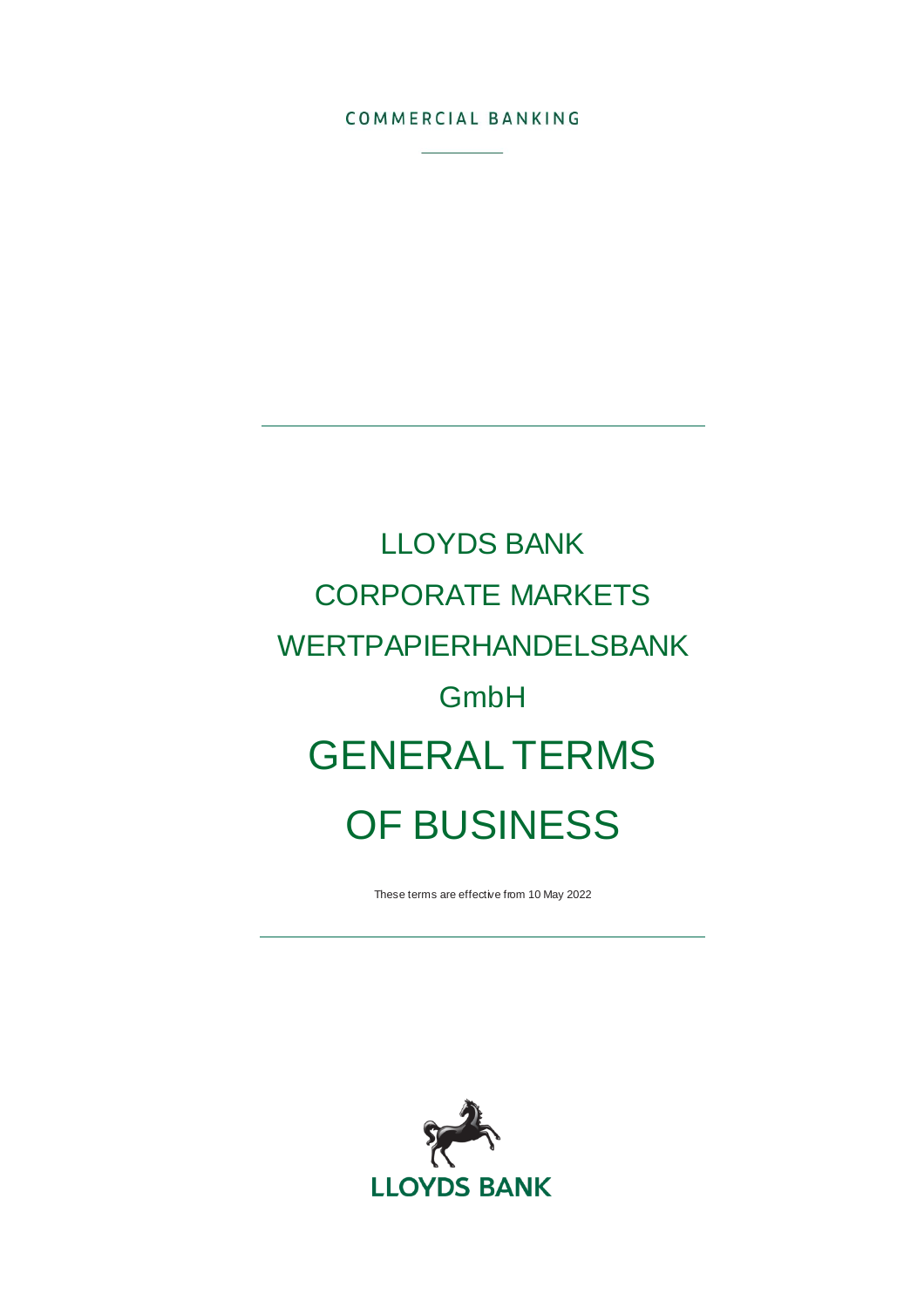# **Contents**

| Part I – Important Information          |                                                                       |                |
|-----------------------------------------|-----------------------------------------------------------------------|----------------|
| 1. Introduction                         |                                                                       | 1.             |
| 2. Understanding these Terms            |                                                                       | 1              |
| 3. Your knowledge and understanding     |                                                                       | $\mathbf{2}$   |
| 4. If you have questions                |                                                                       | 2              |
| 5. How we are regulated                 |                                                                       | $\overline{2}$ |
|                                         | 6. Important information about compensation arrangements              | $\overline{2}$ |
| 7. If you need extra help               |                                                                       | $\overline{2}$ |
| 8. Complaints                           |                                                                       | $\overline{2}$ |
| Part II - General Terms and Conditions  |                                                                       |                |
| 9. Our relationship                     |                                                                       | 3              |
| 10. Our Products and Services           |                                                                       | 3              |
| 11. Agreement between you and us        |                                                                       | 4              |
| 12. Your status                         |                                                                       | 4              |
| 13. Amendment or variation by us        |                                                                       | 4              |
| 14. Assignment                          |                                                                       | 4              |
| 15. Partnerships                        |                                                                       | 4              |
| 16. Joint and several liability         |                                                                       | 4              |
|                                         | 17. How we will communicate with you and provide you with information | 5              |
| 18. General Communications              |                                                                       | 5              |
| 19. How you can communicate with us     |                                                                       | 5              |
| 20. No payments to third parties        |                                                                       | 5              |
| 21. Our capacity                        |                                                                       | 5              |
| 22. Agency                              |                                                                       | 5              |
| 23. Fiduciary duties                    |                                                                       | 5              |
|                                         | 24. Representations, warranties and undertakings                      | 6              |
| 25. Limitation of liability             |                                                                       | 7              |
| 26. Indemnity                           |                                                                       | 7              |
| 27. Benchmarks                          |                                                                       | 8              |
| 28. Conflicts of Interest               |                                                                       | 8              |
| 29. Data protection and confidentiality |                                                                       | 8              |
| 30. Termination                         |                                                                       | 9              |
| 31. General provisions                  |                                                                       | 9              |
| Glossary                                |                                                                       | 11             |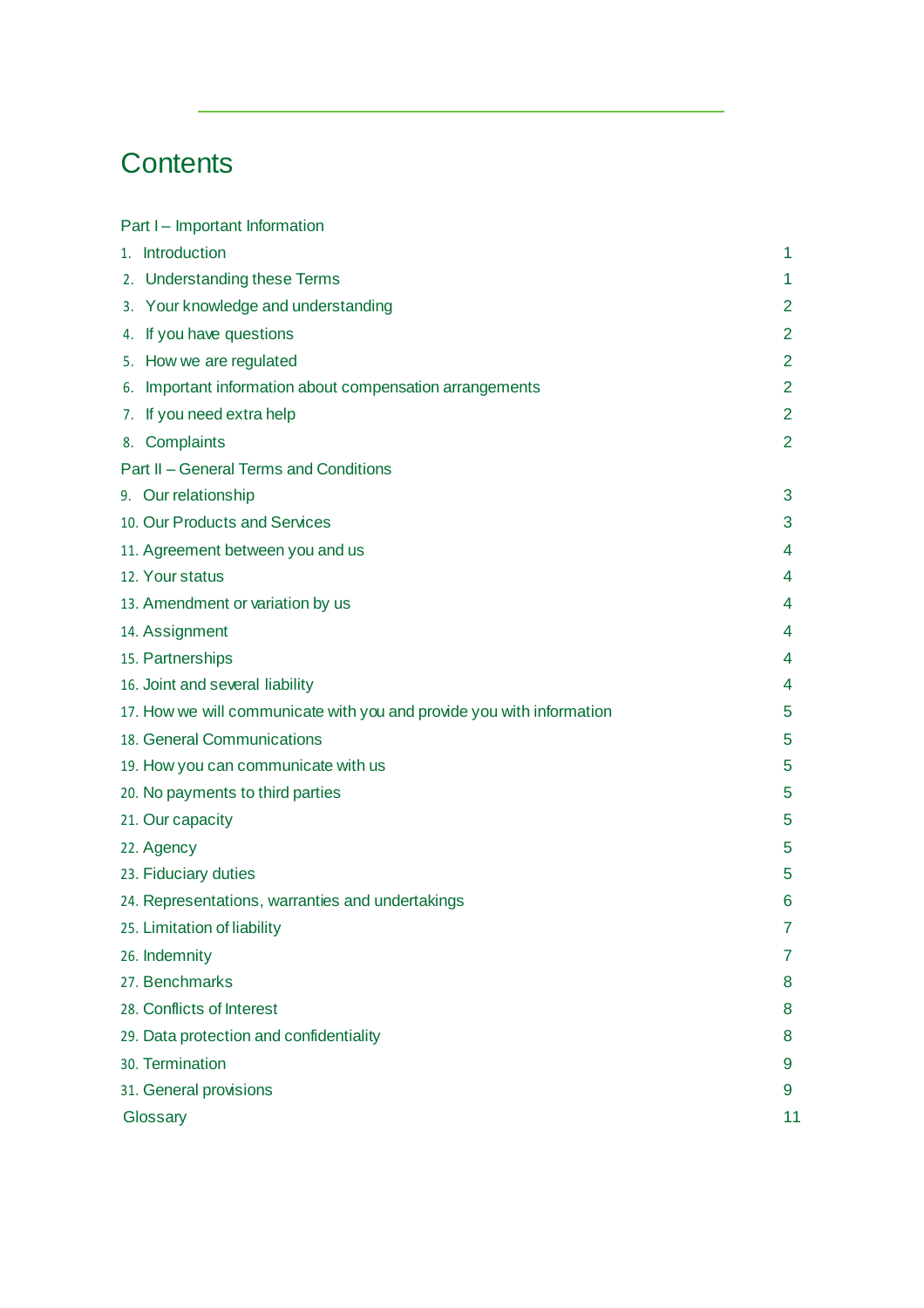#### **This document consists of the following:**

- o The **Important Information** in **Part I**, w hich you should read before you enter into a relationship w ith us.
- o **Part II** sets out the Terms and Conditions that govern your relationship w ith us.
- o There is also a **Glossary** of key terms.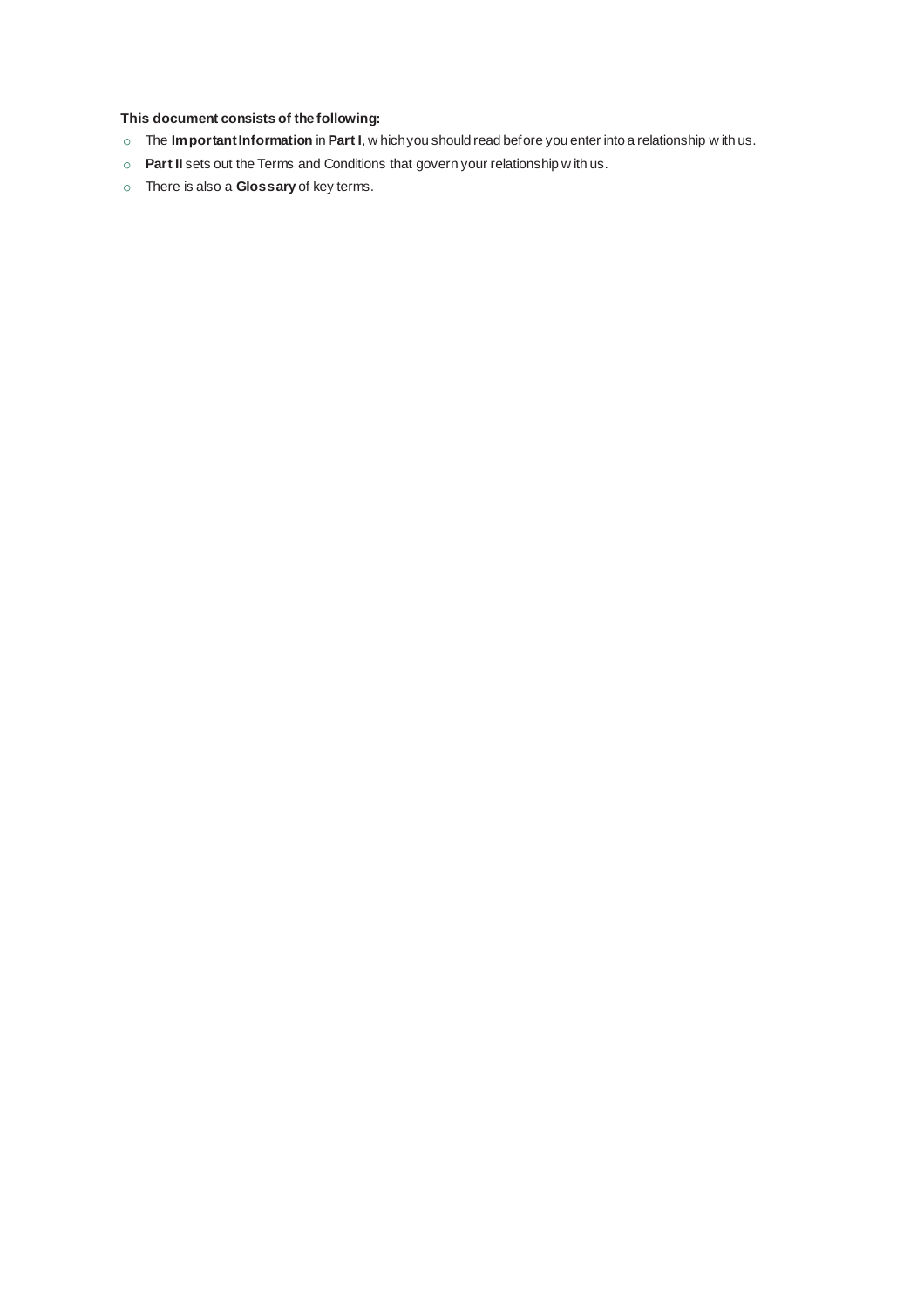## Part I - Important Information

- 1. Introduction
	- 1.1 This General Terms of Business (the "Terms") explains how y our relationship with Lloy ds Bank Corporate Markets Wertpapierhandelsbank GmbH ("LBCMW") will work, and sets out the terms and conditions that apply when we prov ide you with our Products and/or Services.
	- 1.2 LBCMW has its registered of fice at Thurn-und-Taxis Platz 6, 60313 Frankfurt am Main, Germany. The company is registered with the Amtsgericht Frankfurt am Main, HRB 111650. LBCMW is part of the Lloyds Banking Group ("LBG"), which comprises Lloyds Banking Group plc and its subsidiaries, associates and af f iliated companies.
	- 1.3 LBG has been required by legislation to conduct banking activ ities through two (2) separate banks, Lloyds Bank plc which is designated as the "ring fenced bank", and Lloy ds Bank Corporate Markets plc which is the "nonring f enced bank". Both are wholly owned subsidiaries of Lloy ds Banking Group plc. Your contractual counterparty will be LBCMW, a wholly owned subsidiary of Lloy ds Bank Corporate Markets plc.
	- 1.4 Lloy ds Bank plc and Bank of Scotland plc which cover all of the Group's retail and most commercial activities in the UK are separate entities to Lloyds Bank Corporate Markets plc and LBCMW. Due to its product offerings, the counterparties and the markets in which they operate, Lloy ds Bank Corporate Markets plc and LBCMW may be exposed to a different degree of risk compared to Lloyds Bank plc or Bank of Scotland plc. This is a ref lection of the separation of the wholesale and inv estment banking activ ities which Lloy ds Bank Corporate Markets plc and LBCMW may undertake, f rom the retail banking activities of the other entities
	- 1.5 LBCMW has outsourced certain services that enable LBCMW to fulfil certain of its obligations to you under these Terms to Lloy ds Bank plc, subject always to Applicable Regulations. Ev en in these cases, y our relationship is with LBCMW and subject to these Terms.
	- 1.6 By 'we', 'us' or 'our', we mean Lloyds Bank Corporate Markets Wertpapierhandelsbank GmbH.
	- 1.7 By 'y ou' or 'y our', we mean y ou as a person (if you are a sole trader) and your business or legal entity (including companies and partnerships).
	- 1.8 These Terms only apply to:
		- i. Our "Products" including, but not limited to, debt securities money market instruments and repurchase transactions; and
		- ii. Our "Serv ices" including, but not limited to, services in relation to capital markets and structured finance transactions inv olving debt securities, structuring, arranging, underwriting and placing such debt securities, corporate f inance activities, and the prov ision of certain research and market

commentary.

- 1.9 Further inf ormation on our Products and Services can be found in Part II and in the product terms, see paragraph 2.1 below), which can be accessed on our Website.
- 1.10 It is important that you understand the nature of the risks inv olved with any of the Products and Services that you enter into with us. Bef ore entering into any of our Products or Services you should also read our general Risk Disclosure Statement, which is av ailable v ia our Website.
- 1.11 Not all Products and Serv ices are av ailable to, or appropriate f or all types of clients. Please see paragraph 12 (Your status) for more information on how we determine and communicate categorisations that help us determine your eligibility for our Products and Serv ices.
- 1.12 In these Terms:
	- i. words and expressions shall have the particular meaning, if any, given to them in the body of these Terms and/or the Glossary set out at the end of these Terms;
	- ii. reference to any statute or statutory provision includes a ref erence to that statute or statutory prov ision as from time to time amended, extended, re-enacted or consolidated and also to all statutory instruments or orders made pursuant to it;
	- iii. ref erences to a person or entity include a company, corporation, f irm, unincorporated or incorporated association, or statutory authority;
	- iv . unless the context requires otherwise, references to any document include reference to such document as may be amended, supplemented, nov ated, substituted or replaced from time to time; and
	- v. any phrase introduced by the words "including", "includes", "in particular", "for example" or "such as" or similar shall be construed as illustrative and shall not limit the generality of the related general words.
- 1.13 All communications between y ou and us and all inf ormation and documents from us shall be in English unless otherwise required by Applicable Regulations.

#### 2. Understanding these Terms

2.1 These Terms f orm a binding contract between you and us, and are only prov ided to y ou at the start of our relationship, unless amended or v aried as detailed in paragraph 13 (Amendment or variation by us).

You may receive further terms and conditions that are specif ic to our Products or Services ("Product Terms") that will supplement and/or vary these Terms. A copy of our Product Terms can be found on our Website.

In addition, where y ou wish to transact certain Products or Serv ices, you will also be required to enter into additional product agreements and/or other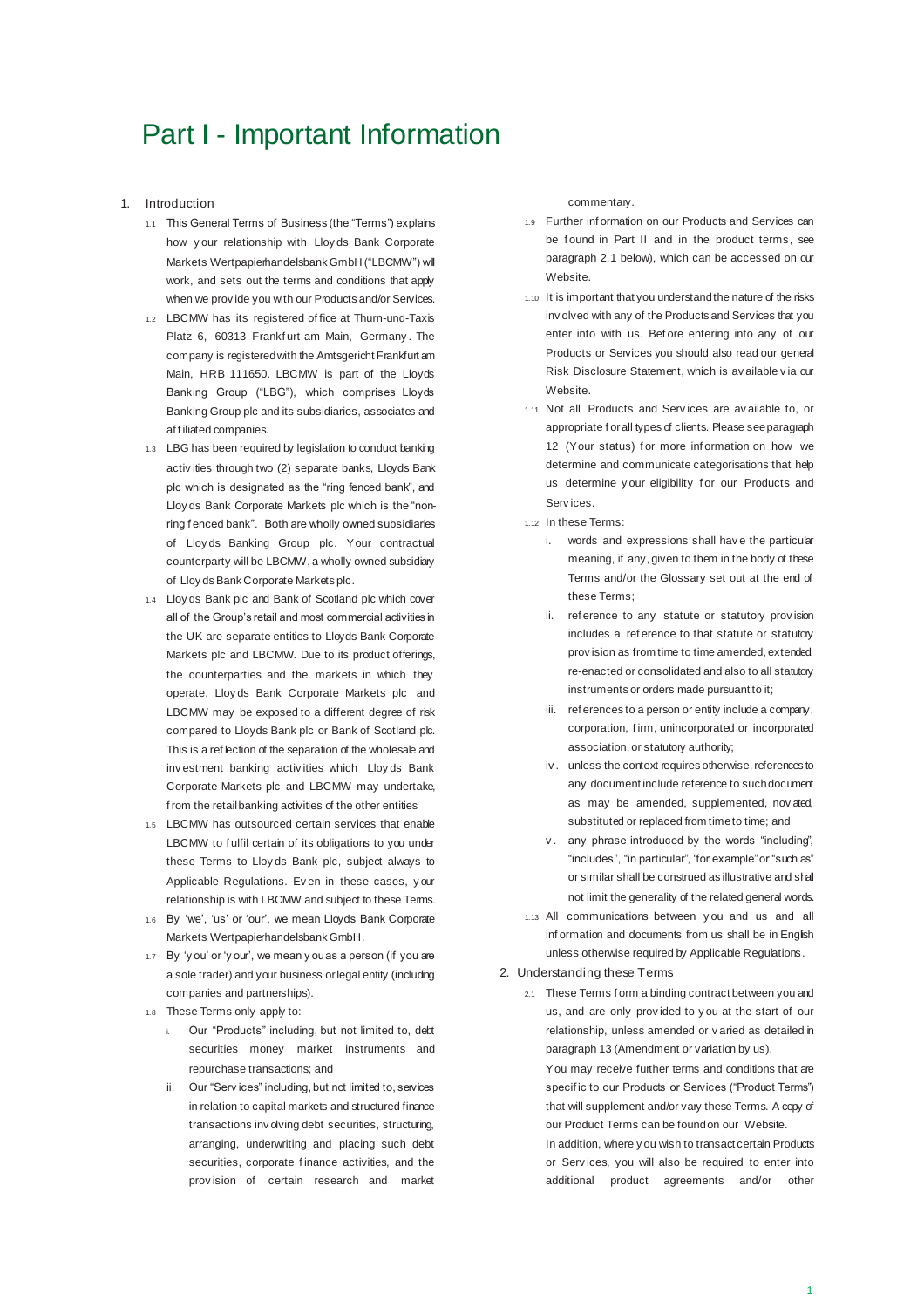documentation and agreements ("Product Agreements")

Product Terms and Product Agreements are referred to herein together as "Additional Terms". You will be inf ormed when such Additional Terms are required. When such Additional Terms are required, y ou must execute these bef ore any Products, Transactions or orders can be completed and/or executed.

- 2.2 If there is any conflict between these Terms, the Product Terms or the Product Agreements then the Product Agreements shall prevail over the Product Terms and/or these Terms; and any Product Terms shall prevail over these Terms to the extent of such inconsistency.
- 2.3 These Terms, which may be amended from time to time in accordance with the terms hereof , supersede any other general terms of business that may have been prev iously sent to you by us.
- 2.4 We suggest you keep a copy of this document in case y ou want to check the terms and conditions that apply to our relationship.
- 2.5 If y ou have been categorised as a Professional Client, Eligible Counterparty or Institutional Client (see paragraph 12 (Your status)) you will be taken to have accepted these Terms by entering into any Products with us or receiving any Services from us.
- 3. Your knowledge and understanding
	- 3.1 Any Products or Services which you enter into with us will be on the basis that y ou are able to make your own independent ev aluation of the risks inv olved in such Products or Serv ices, based upon your knowledge and experience.
	- 3.2 You agree to prov ide us, on an on-going basis, with the inf ormation necessary to enable us to make an assessment of y our knowledge and experience. Howev er, we may assume that Professional Clients hav e the necessary experience and knowledge to understand the risks involved in relation to the particular Product or Serv ice which they wish to enter into.
- 4. If you have questions
	- 4.1 If y ou have any questions about these Terms or our Products and/or Services, need further information, or would like another copy of these Terms please contact y our LBCMW representative.
- 5. How we are regulated
	- 5.1 LBCMW is authorised and regulated by the by the Federal Financial Superv isory Authority (Bundesanstalt f ür Finanzdienstleistungsaufsicht, "BaFin"). The address of the BaFin is Marie-Curie-Straße 24-28, 60439 Frankfurt am Main, Germany or Postbox 500154, 60391 Frankfurt, Germany.
	- 5.2 Although we are required to comply with the rules of the German superv isory authorities and other relev ant regulators, they shall not give rise to any obligations or rights in contract between y ou and us except as prov ided by Applicable Regulations.
- 6. Important information about compensation arrangements

6.1 We are a member of the Compensation Scheme for Inv estment Service Providers (Entschädigungseinrichtung der Wertpapierhandelsunternehmen, EdW), Charlottenstrasse 33/33 a, 10117 Berlin. EdW is the compensation institution responsible under the Investor Compensation Act (AnlEntG).

The AnlEntG contains the prov isions on possible compensation claims against EdW if an institution is not in a position to meet liabilities from securities transactions. It also regulates the scope of any compensation claim.

According to the AnlEntG, liabilities f rom securities transactions are protected up to 90% of their value, up to a maximum of EUR 20,000 per creditor. The claim for compensation does not exist to the extent that funds are not transf erred to the currency of an EU Member State or denominated in euro. It only covers obligations arising f rom securities transactions, which are part of the Institute's main contractual obligations (primary obligations). Claims for damages resulting from consulting errors, for example, are not covered. Certain inv estors are not protected, for example Credit institutions and f inancial service providers, insurance companies, medium-sized and large corporations and enterprises of the public sector.

- 6.2 We are not authorised to accept client funds or to have access to client assets. Investments are always carried out v ia partner banks, fund companies or issuers. Further information can be found on the website of the EdW[, http://www.e-d-w.de/](http://www.e-d-w.de/).
- 7. If you need extra help
	- 7.1 Please f eel f ree to contact us if y ou would like this inf ormation in an alternative format such as braille, large print or audio.

#### 8. Complaints

- 8.1 If y ou experience a problem or wish to complain in relation to any aspect of our relationship under these Terms, please bring this to the attention of your LBCMW representative as soon as possible.
- 8.2 Once we receive your complaint we will write to you to acknowledge your complaint and let you know when you can expect a full response or to tell you what we have done to resolve the problem. Our full complaints policy is av ailable upon request from your LBCMW representative. More information can be f ound on our Website.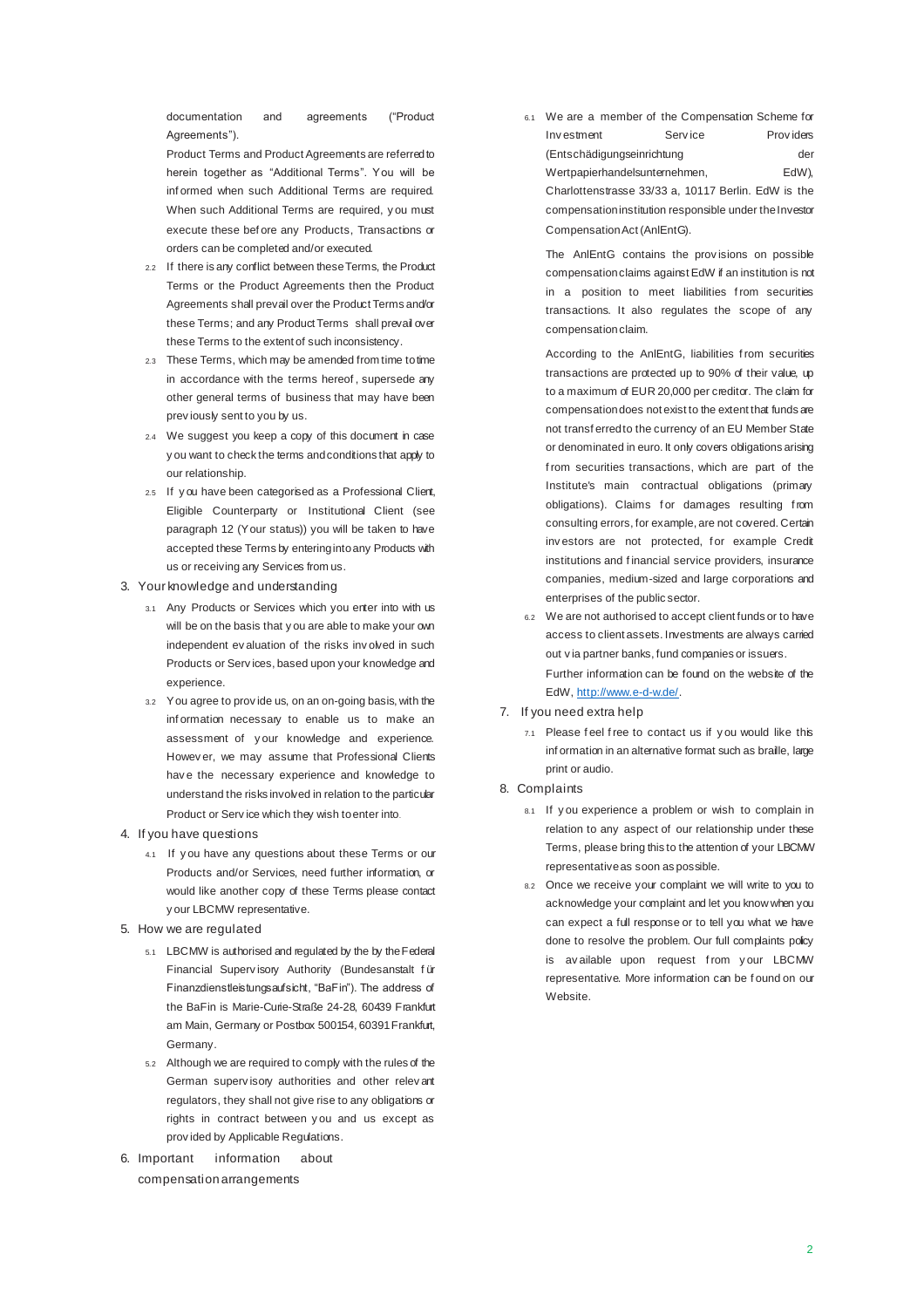# Part II – General Terms

### and Conditions

#### 9. Our relationship

- 9.1 We will only enter into a relationship with y ou and prov ide access to our Products and/or Services if and to the extent you:
	- i. use our relev ant Products and/or Services solely for the purpose of your trade, business or profession; and
	- ii. satisfy our internal checks and due diligence.
- 9.2 You may be required, from time-to-time, to provide additional or up-to-date inf ormation in order to continue to access our Products and/or Serv ices. If this inf ormation is not prov ided within the timef rames we request, you will not be able to continue to access our Products and Services.
- 9.3 The Products and Services we provide are not available to Retail Clients (which means any person who is not classified by us as a Prof essional Client, Eligible Counterparty or Institutional Client). We shall be entitled to immediately terminate our relationship should you act in the capacity of a Retail Client in transacting under these Terms.

#### 10.Our Products and Services

- 10.1 You should only enter into Products and/or Services with us that you fully understand including the risks associated with such Products or Services and which are consistent with your financial standing, investment objectiv es and the level of risk which are you are willing to accept. All clients should ensure that they have appropriate inv estment knowledge and experience of the Products and/or Serv ices they wish to transact. Bef ore entering into any of our Products or Services you should read our Risk Disclosure Statement, which is av ailable via our Website.
- 10.2 Our Products include, but are not limited to:
	- Debt securities. A debt security represents a contractual obligation of the issuer to the holder of the debt security. Debt securities may have dif f erent features which affect the expected return, risk and v alue of such debt securities. Examples of debt securities include but are not limited to asset backed securities and credit linked securities, cov ered bonds, collateralised debt obligations and corporate or gov emment bonds.
	- **Repurchase Transactions.** A repurchase transaction is a form of short term borrowing where one party sells to the other a specific quantity of certain f inancial instruments for a certain period of time and on certain terms and conditions, and at the same time commits to repurchase those financial instruments at a certain date in the future at a specif ied price.
	- **Money Market Instruments** A money -market

instrument with a borrowing f or a period, generally no longer than six (6) months but occasionally up to one (1) y ear, in which the lender takes a deposit f rom the money markets in order to lend (or adv ance) it to the borrower.

Unlike in an overdraft, the borrower must specify the exact amount and the period for which they wish to borrow. Similarly to debt securities (see paragraph abov e), money market instruments may be exposed to risks, in particular credit and interest rate risk.

- 10.3 If y ou have any questions about these Terms, or our Products and/or Services, need further information, or would like another copy of these Terms please contact y our LBCMW representative.
- 10.4 LBCMW prov ides a number of Services to a variety of clients on a bespoke basis including but not limited to arranging, underwriting arranging, structuring, underwriting and placing in connection with capital markets or structured f inance transactions, and the prov ision of research and market commentary. The Serv ices may be provided as part of a Transaction or may be offered separately. We will disclose to you the basis on which we may charge you for the provision of the Services, including any fees/commissions applicable.
- 10.5 LBCMW does not prov ide investment advisory services and neither we nor any Associate will provide you with tax, legal regulatory or investment advice with respect to any Product or Serv ice. Please seek y our own independent adv ice in relation to such matters.
- 10.6 We will enter into Transactions with you on either a nonadv ised or on an execution-only basis. We will not owe a duty to you to advise on the merits or suitability for you of any our Products or Services which we may provide to y ou.
- 10.7 We will prov ide you with appropriate information about our Products and Services, including guidance on and warnings of the risks associated with our Products and Serv ices so that you are reasonably able to understand the nature and risks of the specific type of Product and/or Serv ice we may provide you with and, consequently, to take any decisions on an informed basis.
- 10.8 Research
	- i. We may receive research from third parties in connection with the prov ision of Products and Serv ices and may pay for such research out of our own resources and, if we do, the costs will not be passed onto you.
	- ii. Where we send y ou research, we may apply a charge where you ask to be charged for such research or the research is not considered by us, to be an acceptable minor non-monetary benefit.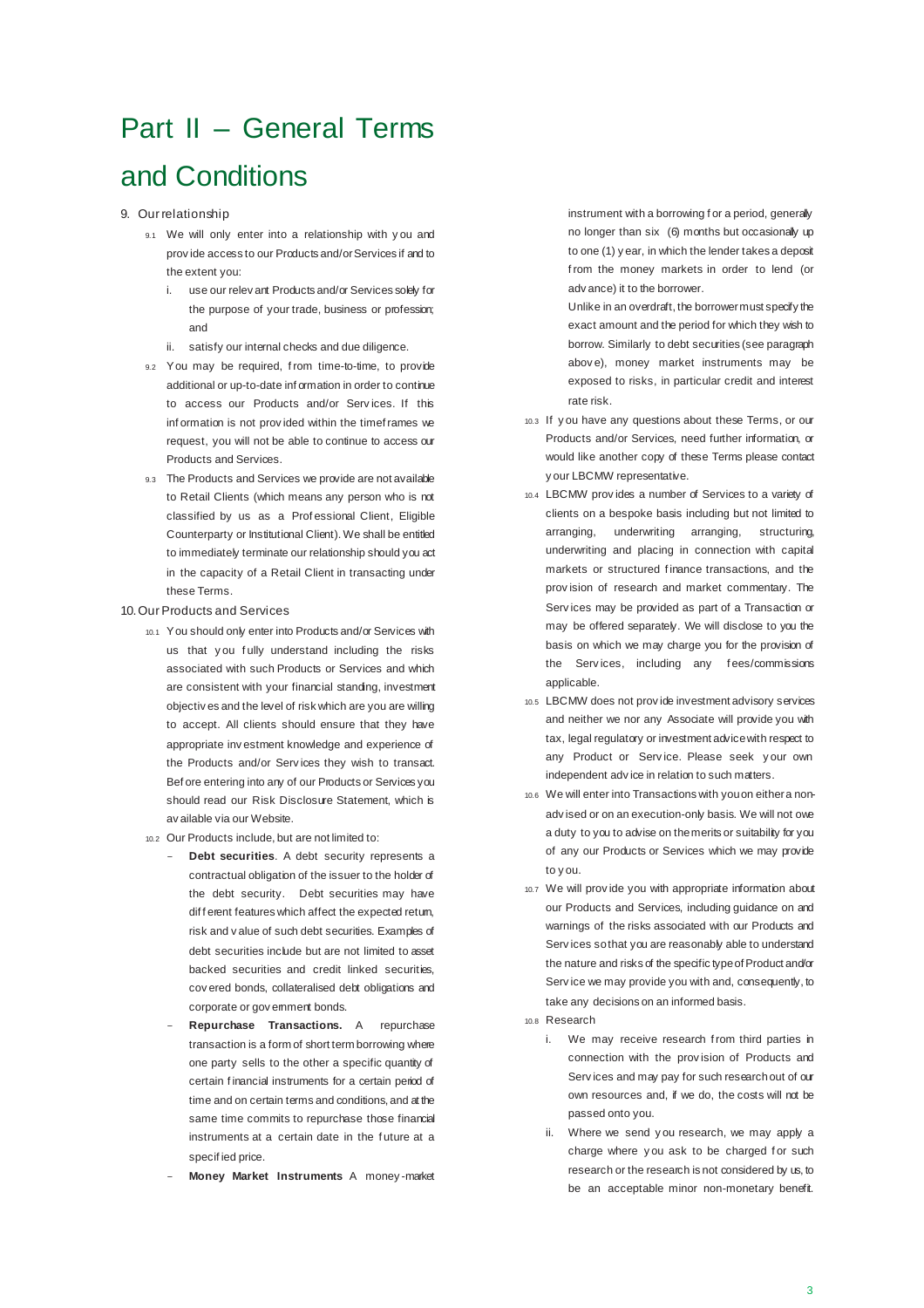Examples of minor non-monetary benefits include, but are not limited to inf ormation that is made publicly av ailable, is non-substantive market commentary or a re-statement of publicly available inf ormation.

iii. Where we apply charges for research to be sent to y ou, these will be set out in a separate research agreement between us.

#### 11.Agreement between you and us

- 11.1 These Terms f orm the basis of our relationship and continue in f ull f orce and ef fect unless terminated in accordance with paragraph 30 (Termination) and we will not accept any variation or amendments to these Terms other than as a result of Additional Terms or any applicable further terms agreed with you in writing, subject to paragraph 13 (Amendment or variation by us) below.
- 11.2 We shall not be obliged to disclose to you or to take into consideration, any inf ormation, f act, matter or thing (together, "Information") where:
	- i. such Information is protected by information barriers requiring information held within one part of LBCMW or any of our Associates to be withheld f rom, or not used by, another part of LBCMW or any of our Associates;
	- ii. the disclosure or use of the Information would breach a duty of confidentiality owed to any other person or may result in a breach of law or regulation; or
	- iii. the Information is not known to the individual making the decision or taking the step in question (whether or not it has come to the notice of any of ficer, director, employee or agent of ours or any of LBCMW or any of our Associates).

#### 12.Your status

- 12.1 LBCMW is subject to v arious regulatory regimes that require us to consider, in different ways, which products and serv ices are appropriate to each category of client. Our determination of your status under each of these regimes will be communicated to y ou by letter or electronic means either shortly after or at the same time as y ou receive these Terms. That communication will explain the dif ferent regimes that apply, how y ou will be treated in accordance with them, as well as a description of how y ou may request to be treated differently.
- 12.2 Certain regulatory regimes require us to categorise you as one of the f ollowing: a Retail Client, Prof essional Client, Eligible Counterparty or Institutional Client. Products and Services we offer are only appropriate for clients who hav e been categorised as a Prof essional Client, Eligible Counterparty or Institutional Client and so will not be av ailable to you if you are deemed to be a Retail Client as described elsewhere in these Terms. Further explanation of this will be provided to you by your LBCMW representative when discussing specific Products or Services with you.
- 12.3 Another of these regulatory regimes requires us to

consider if y ou might qualify as a Relev ant Financial Institution ("RFI"). Unless an exception applies, Lloyds Bank Corporate Markets plc and LBCMW will be the only LBG entities which will have exposures to RFIs. We will notif y y ou or any legal entities within y our corporate structure if you have been classified by us as an RFI. We will also provide you with details of the process for objecting to that classification.

12.4 You agree to prov ide us with the inf ormation we reasonably request to enable us to categorise you or to perf orm our internal checks or due diligence. We may, f rom time-to-time, require you to provide us with up-todate, additional or further information. You agree to respond to any requests for such up-to-date further or additional inf ormation promptly and accept that if you fail to respond within any timeframe specified then these Terms may terminate in accordance with the provisions of paragraph 30 (Termination).

#### 13.Amendment or variation by us

- 13.1 We reserv e the right at all times, subject to any rules of our regulators, to amend or v ary these Terms by prov iding y ou with prior notice in writing. Any such amended or v aried Terms will also be available on our Website.
- 13.2 Any amendments of these Terms shall be offered to you no later than two (2) months before their proposed date of entry into force. The amendments shall be deemed to hav e been approved by you unless you have indicated disapprov al bef ore their proposed date of entry into f orce. We shall expressly draw y our attention to this consequent approv al when we submit to y ou any amendment offers. Different notice provisions may apply in the case of Additional Terms which are applicable to any Products and/or Services.

#### 14.Assignment

- 14.1 You may not assign your rights and obligations under these Terms or any Transaction effected under these Terms without our prior written consent. Any purported assignment will be in breach of your obligations under these Terms and will be inv alid.
- 14.2 You agree that we shall be permitted to assign any or all of our rights under these Terms or any Additional Terms to any entity or entities within the Lloyds Banking Group without y our prior consent, unless we hav e separately agreed otherwise in writing.

#### 15.Partnerships

15.1 If y ou are a partnership, then these Terms or any Additional Terms will continue in full force and effect and continue to bind each of the partners notwithstanding any change in your name, style or constitution, including on the death or retirement of a partner or partners, the introduction of a new partner or otherwise.

#### 16. Joint and several liability

16.1 If you are two (2) or more persons or a partnership, then y our liabilities under these Terms or any Product Terms or Additional Terms shall be joint and sev eral (which means that y ou are all jointly liable but we can also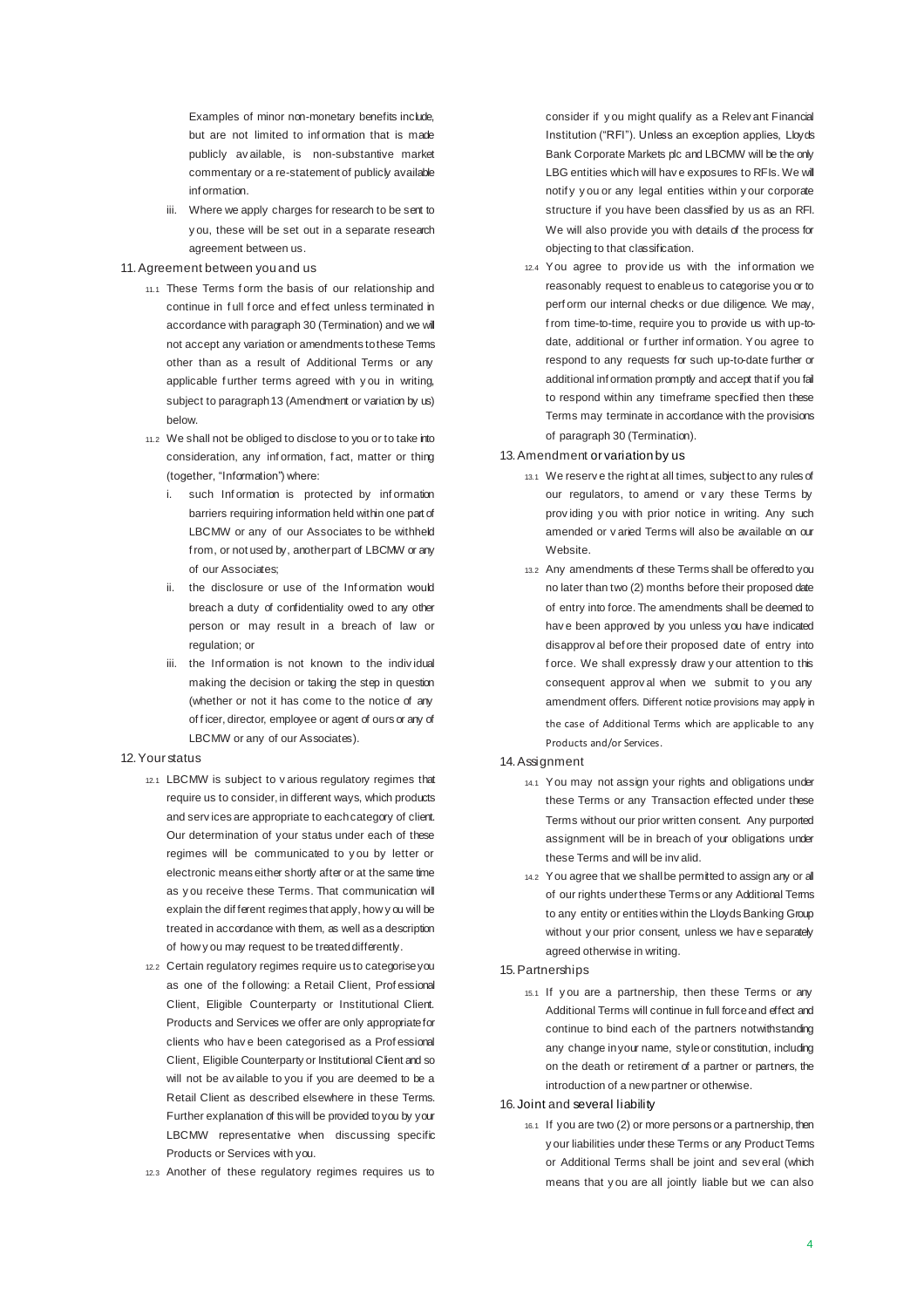enf orce any liability against any one of you in full).

- 17.How we will communicate with you and provide you with information
	- 17.1 We will communicate with y ou and provide notices, product statements, Confirmations and information to y ou v ia electronic mail or other electronic means unless y ou ask us to communicate with you in writing by post or by f ax and provide us with the address or fax number.
	- 17.2 You will prov ide us with y our electronic mail address and/or any other inf ormation required enabling the transmission of information by electronic means, and y ou will update us with any changes. You confirm that y ou hav e regular access to the internet.
	- 17.3 Unless y ou have opted out of receiving marketing from us, y ou confirm that we may contact you from time-totime by electronic means to provide you with information about our Products and Services.
	- 17.4 Any communications by us to you may be directed to whomev er we consider appropriate in your organisation in the circumstances for the purposes of the communication.
	- 17.5 Unless otherwise agreed, you consent to our providing y ou with inf ormation via our Website. We will notify you in accordance with paragraph 13 (Amendment or variation by us) of material changes.
	- 17.6 You and we respectively agree that you and we will not be responsible for ensuring that any computers and/or networks of the other are protected from being affected by any malevdent electronic presence.
	- 17.7 You agree that we have no liability for accepting, relying or acting on any communications. You also agree that we are not liable in the event that any email communications are not receiv ed, are mutilated, corrupted, illegible, interrupted, duplicated, incomplete, unauthorised or delay ed for any reason, unless such liability arises by reason of gross negligence or fraud or wilful default on our part.
	- 17.8 You agree that we may accept, rely and act upon electronic communications that purport to come f rom y ou without further enquiry as to the authority or identity of the person sending these communications.
- 18.General Communications
	- 18.1 The electronic transmission of inf ormation cannot be guaranteed to be secure, error- f ree or v irus- f ree; inf ormation sent this way can be intercepted, corrupted, lost, destroy ed, arriv e late, be incomplete or be otherwise adv ersely affected or unsafe to use. You and we accept this risk and will not be liable to each other for any damage or loss caused as a result, except save in the case of fraud.
	- 18.2 You are responsible for ensuring that any persons authorised to act on your behalf comply with any agreed procedures. Where passwords, personal identification numbers ("PINs") or other login details are required and used, y ou must comply with the steps necessary to keep these details confidential. If you think a password, PIN or other login details may be known to someone else,

y ou must inform us immediately.

19.How you can communicate with us

19.1 Unless we agree otherwise, all communications by you to us will be in writing or via agreed electronic means, and sent to the address set out below or such electronic mail address as we may notify you in writing. Our address for the purposes of this paragraph is: Commercial Banking Markets Client Services, Thurn-und-Taxis Platz 6, 60313 Frankfurt, Germany.

#### 20.No payments to third parties

- 20.1 Unless otherwise agreed, settlement or payments will only be effected directly through standard settlement instructions ("SSIs") and we will not accept any instructions to pay third parties.
- 21.Our capacity
	- 21.1 We will only enter into these Terms and prov ide our Products and/or Services as principal. In some cases we may , with prior agreement, act in a dif ferent capacity including as agent on your behalf (for example, when we may prov ide y ou with any certain administrative serv ices).
	- 21.2 We may delegate any of our obligations under these Terms to an Associate or other person or persons as we think fit, but shall remain responsible for the acts and omissions of any such delegate as if they were our own.

#### 22.Agency

- 22.1 Your relationship with LBCMW is based upon you acting as principal in respect of the Products and/or Services that we transact with you. Where you act as agent on behalf of someone else you agree to disclose this to us and the identity of the person you are acting for before entering into these Terms. Where this disclosure is not made we will continue to treat y ou, and not any underly ing principal, as our client.
- 22.2 If y ou act as agent on behalf of one or more principals, whose identity you shall disclose:
	- y ou accept these Terms for y ourself and each principal;
	- y ou confirm that you have been authorised to disclose the identity of each principal and to accept these Terms on their behalf; and
	- ii. you accept that you alone, and not the underlying principal, are our client.
- 22.3 Where y ou act as agent, references to "you" in these Terms means y ou as agent, and not y our principals, except in 23 (Fiduciary duties), 24 (Representations, warranties and undertakings), 25 (Limitation of liability), 26 (Indemnity), 29 (Data protection and confidentiality) where ref erences to "you" means both you as the agent and/or y our principals.
- 23.Fiduciary duties
	- 23.1 The prov ision of the Products and Services under these Terms or any Additional Terms will not give rise to any f iduciary or equitable duties on our part or that of our Associates. You agree that nothing contained in these Terms shall create any fiduciary, trustee, agency, joint v enture or partnership relationship between us or any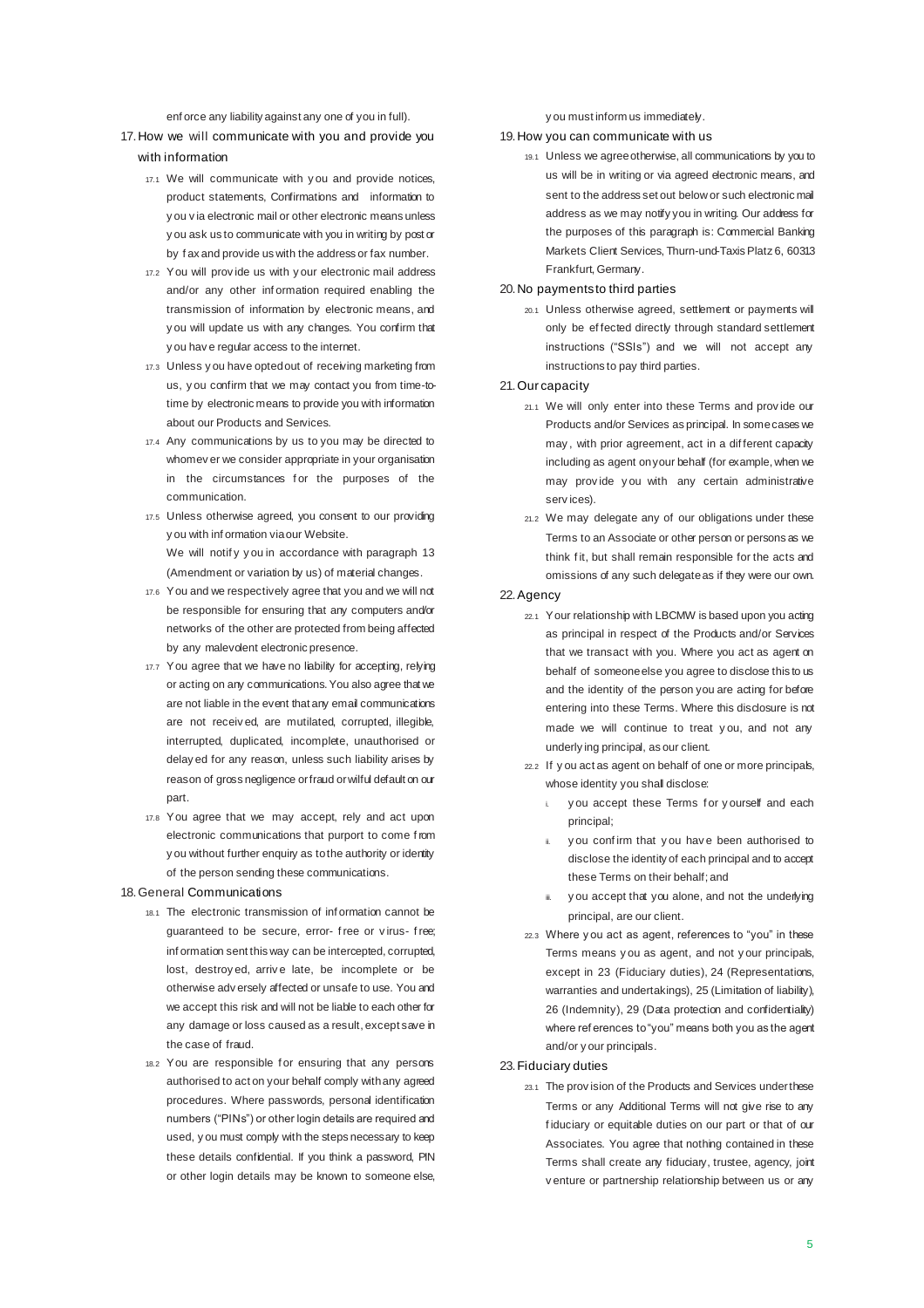Associate of ours, on the one hand, and y ou or any Associate of yours on the other.

#### 24.Representations, warranties and undertakings

- 24.1 As at the date our relationship under these Terms commences, you represent, warrant and undertake now and on a continuing basis, on y our own behalf and, where applicable, on behalf of any principal, as follows:
	- (if you are trading as a company or other undertaking) y ou are duly organised and v alidly existing under the laws of y our jurisdiction of incorporation or establishment and have the power and authority to execute and perform your obligations under these Terms or, any Additional Terms in respect of any Transaction;
	- (if you are not trading as a company or other undertaking) you have full capacity and authority to enter into these Terms or any Additional Terms in respect of any Transaction and any subsequent Transactions;
	- y our obligations under these Terms and, any Additional Terms in respect of any Transaction are legal, v alid and binding obligations which are enf orceable against you, subject only to applicable bankruptcy, insolv ency or other similar laws af f ecting creditors' rights generally;
	- any Products which you instruct us to sell are or will be benef icially owned by y ou on the day the Transaction is entered into or, where you are acting as agent, by y our principal or principals and free f rom any liens, charges and encumbrances except f or any that are granted or may arise in our favour;
	- y ou have obtained or made all governmental, regulatory and other consents, licences, authorisations or f ilings that are required f or you to enter into and to perform your obligations in respect of these Terms or any Additional Terms in respect of any Transactions and they are in full force and effect and you have complied with all conditions applicable to any of them;
	- the execution, delivery and performance of these Terms or any Additional Terms in respect of each Product or Service and the purchase or sale by you of Products or Serv ices in connection with a Transaction, does not v iolate or conflict with any Applicable Regulations that apply to you;
	- where you are acting as a trustee under a deed of trust, you: (i) have all necessary powers, authority and capacity under that deed of trust to enter into and perf orm your obligations under these Terms or any Additional Terms in respect of any Transactions; and (ii) hav e the right (subject only to principles of equity) to be indemnified out of the assets of the trust in respect of all obligations incurred by y ou in connection with these Terms or any Additional Terms in respect of any Transaction;
	- where you are acting as agent on behalf of a principal or series of principals:
		- a. y ou hav e been duly appointed and hav e the

capacity to act, as agent on behalf of each principal and are f ully authorised to enter into these Terms or any Additional Terms and to enter into and conf irm each Transaction on behalf of each principal and to procure the performance of its obligations under these Terms or any Additional Terms on behalf of each principal;

- b to the best of your knowledge and belief, each principal has f ull legal capacity and power to enter into and perf orm its obligations under the Terms and any terms and conditions thereof, and the Terms and any Additional Terms constitute legal, v alid, binding and (subject to applicable bankruptcy, reorganisation, insolvency or similar laws) enf orceable obligations of each principal.
- ix. y ou will promptly inform us if there is any material change in any inf ormation you have provided to us and will provide all further and/or amended information required;
- y ou will promptly inform us if there is any change in your authorised representatives, including any third party decision makers and where we do not hear from you we will assume that no changes have been made:
- where in connection with a Transaction y ou acquire Products in an offering, you do so as a qualified, prof essional, institutional or similar inv estor that is eligible to do so under Applicable Regulations and under the applicable offering documents;
- any inf ormation given to us by you or on y our behalf in relation to a Transaction is complete and accurate in all material respects and not misleading;
- xiii. y ou are entering into the Transaction based on your own independent review and such professional advice as you consider appropriate, and that based on that review and adv ice you are satisfied that the product or transaction: (i) is consistent with y our f inancial situation; and (ii) complies and is consistent with any investment policies, mandates, guidelines and restrictions that are applicable to y ou in relation to the Product and/or Transaction;
- xiv. if at any time any of the representations or warranties contained in this paragraph 24.1 cease to be true, you will notif y us in writing within f ive (5) Business Days (or earlier if y ou are able to do so);
- xv. y ou will comply with Applicable Regulations in connection with each Transaction and will prov ide us with any instruction and order, and complete any procedural formality as may be required by Applicable Regulations (including applicable tax law or practice) in connection with a Transaction, Product or Service;
- xvi. y ou will not take or omit to take any action if that action or omission would amount to market abuse under Applicable Regulations or would be inconsistent with proper standards of conduct in relation to any applicable market, and you will not knowingly take or omit to take any action that would cause us to commit market abuse or to f ail to meet such proper standards; and
- xviii. y ou will prov ide us with any information and documents which is/are in y our possession or control in connection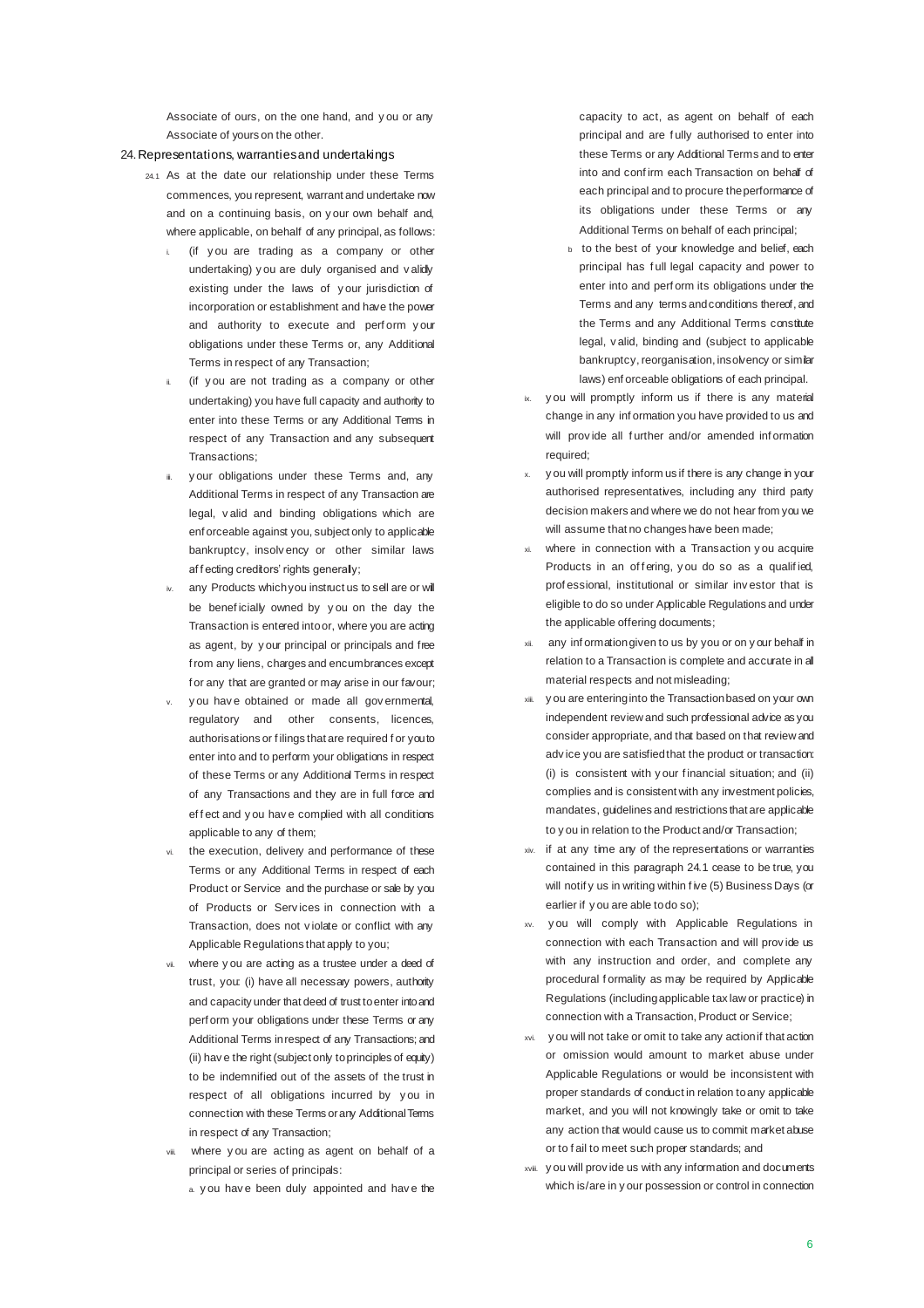with a Transaction, Product or Service:

- that we may request in connection with any request or inv estigation by a court, the BaFin or any other regulator;
- b. that we may request in connection with any complaint receiv ed by the BaFin, any other regulator or y ou;
- c. that we may reasonably require from time to time in order to allow us to comply with our legal, tax and/or regulatory obligations:
- in each case, as soon as is reasonably practicable and, in any ev ent, in good time in relation to the prescribed timings of any regulator, court or regulatory process.
- 24.2 You may also be required to prov ide other representations, warranties and undertakings as part of any Transaction.

#### 25.Limitation of liability

- 25.1 In prov iding the Products and Serv ices to y ou under these Terms, any LBCMW Person shall only be liable to y ou f or damages resulting from their wilful misconduct and gross negligence, their legal representatives or their agents, unless those damages result from a breach of a material contractual obligation. Material contractual obligations are obligations whose perf ormance by a party is (1) necessary for the execution of the contract and (2) the other party can rely upon and regularly relies upon. If a breach is caused by simple negligence, the liability will be limited to an amount equal to the amount of ty pically f oreseeable damages. Nothing in this paragraph shall limit or exclude our or any LBCMW Person's liability for injury to life, body or health caused by us or such LBCMW Person.
- 25.2 No LBCMW Person will be liable to you or any third party in connection with any Transaction, the Terms or any Additional Terms f or:
	- i. any loss of profits or opportunity due to an increase in the v alue, or any Loss due to a decline in the v alue, of any Products which are or were the subject of a Transaction or a potential Transaction;
	- ii. the solv ency, acts or omissions of any broker, nominee, custodian, settlement agent, securities depositary or other third party through or with whom a Transaction is carried out or in whose control any of your Products or documents or certificates giving or ev idencing title to them may be held, or any bank with whom we maintain any bank account, or any other third party with whom we deal or transact business or whom we appoint on your behalf, other than any such entity which is an Associate of ours, but to the extent that you reasonably request us to do so, we will make available to you any rights that we may have against any such person;
	- any communication or document produced or inf ormation prov ided by y ou in relation to a Transaction; or
	- iv. any action or omission by you or by any third party under or in connection with these Terms or any

Additional Terms, including any failure to provide us with accurate inf ormation and/or documentation that we may need to f ulfil our obligations under these Terms. These Terms and any Additional Terms set out the full extent of our duties and no LBCMW Person is subject to any fiduciary or equitable duties which: (i) are more extensive than the obligations set out in these Terms or, any Additional Terms; or (ii) would prev ent us or any Associate f rom carry ing out any serv ices or activ ities with or for other persons.

- 25.3 Nothing in these Terms or any Additional Terms will require any LBCMW Person to take or not to take any action which would in our opinion breach Applicable Regulations.
- 25.4 The prov isions of this paragraph 25 (Limitation of liability ) will only limit the liability of any LBCMW Person to the extent permitted by Applicable Regulations.
- 25.5 Nothing in these Terms or any Additional Terms shall exclude or restrict any duty or liability that we owe to you under the regulatory sy stem established under the applicable German regulatory law and the Applicable Regulations. Notwithstanding any provision of these Terms or any Additional Terms, we shall be entitled to take any action that we consider reasonably necessary to ensure compliance with Applicable Regulations.

#### 26. Indemnity

26.1 You will indemnify, and keep indemnified, us and any LBCMW Person (each, for the purposes of this paragraph 26, an "Indemnified Person") on demand against all Loss which such Indemnified Person may suffer or incur in connection with or arising out of:  $(i)$ these Terms and any Transaction effected on y our instructions; or (ii) the conversion of an obligation under these Terms or any Transaction into a currency other than the one in which such obligation was originally due; or (iii) any increased costs suffered or incurred, or reduction in amount received, following the introduction of , any change in, or change in interpretation of Applicable Regulations. You will not be required to indemnify any Indemnified Person to the extent that any such costs, expenses, damages, liabilities and losses result directly from the wilful misconduct or gross negligence of the Indemnified Person.

#### 27.Benchmarks

27.1 Lloy ds Banking Group may participate in representative benchmarks as administrator, contributor, or user, or in any combination of these capacities. Benchmarks may be ref erenced by us for internal purposes or in Products, Serv ices or Transactions which we prov ide or carry out with y ou.

#### 28.Conflicts of Interest

28.1 We hav e a conflicts policy, updated from time-to-time, which sets out how we identify and manage all potential conf licts of interest. Our conf licts policy describes in detail the kinds of circumstances in which conflicts may arise in our different services, including those arising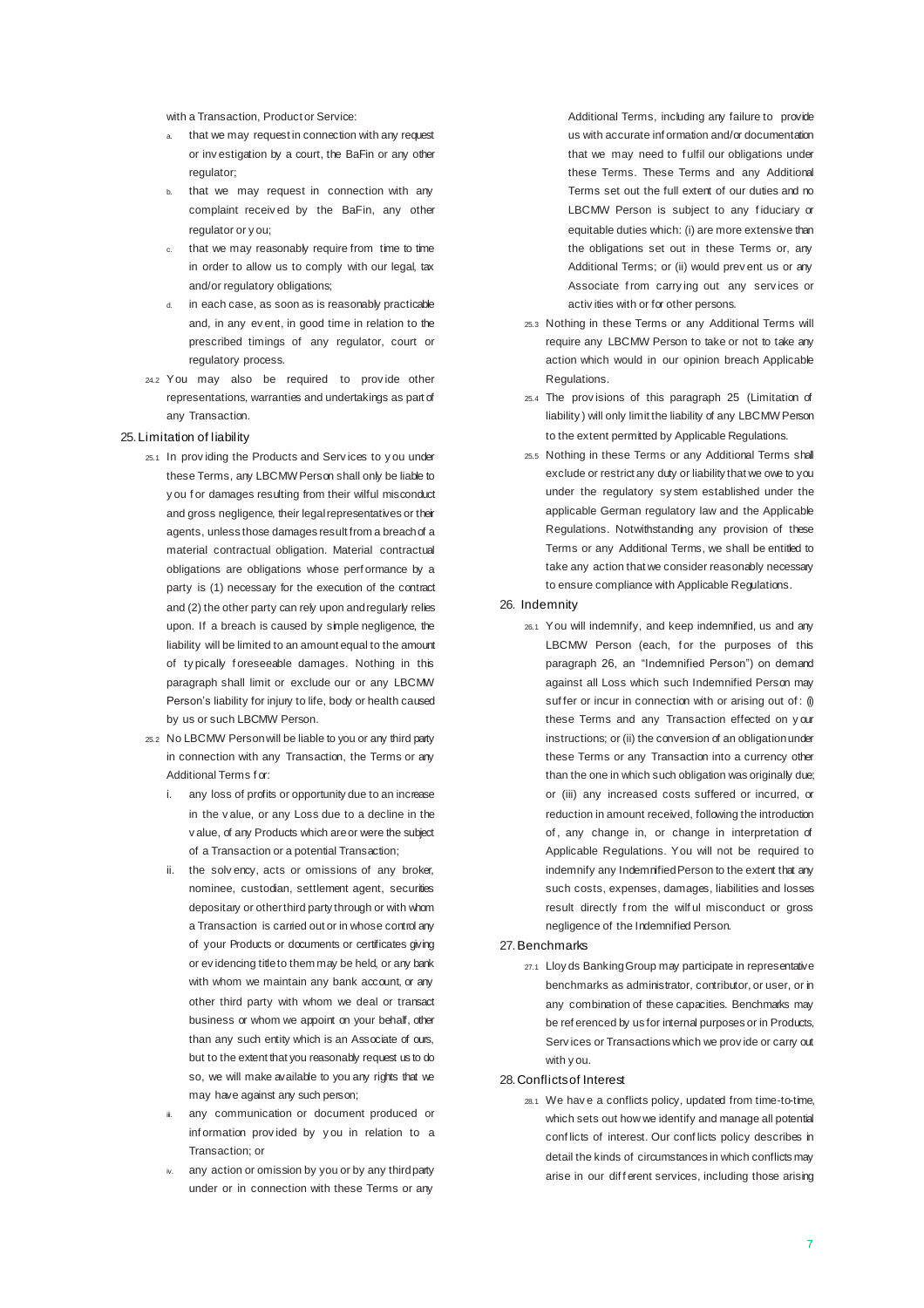f rom our day-to-day business activities.

- 28.2 Depending on the exact nature of any such conflicts, we will take action to mitigate the potential impact of the conf lict. This may include implementing controls to manage the conf lict by controlling or prev enting the exchange of information, and/or involve the appropriate segregation of duties. Where appropriate, we will disclose the general nature and/or source of any conflicts prior to undertaking the relevant business or transaction with you. Where we consider the means of preventing or managing conf licts are insufficient, we will disclose that to you.
- 28.3 We hav e internal systems, controls and procedures that seek to ensure that conflicts of interest are identified and appropriately managed.
- 28.4 A summary of our approach to conflicts of interest is av ailable on our Website or from your LBCMW representative. If you require further information about this policy, please contact your LBCMW representative.

#### 29.Data protection and confidentiality

29.1 These Terms are subject to LBCMW's obligations under applicable data protection legislation, as amended, updated or replaced f rom time-to-time. Your information will be held by LBCMW which is part of the Lloyds Banking Group. For more inf ormation about how LBCMW processes personal and business information, please see

https://commercialbanking.lloydsbank.com/privacy/.

- 29.2 Subject to paragraph 29.3, we will keep your business inf ormation or information of which we become aware conf idential ("Confidential Information") unless:
	- i. the information provided is or becomes public inf ormation;
	- ii. y ou or any person on y our behalf identifies the inf ormation as "non-conf idential" at the time the inf ormation is delivered to us or any other LBCMW Person;
	- iii. the inf ormation is known to us or any other LBCMW Person bef ore the date the information is disclosed; or
	- iv . the inf ormation is lawf ully obtained by us or any other LBCMW Person after the date the information is disclosed to us or any other LBCMW Person.
- 29.3 We or any other LBCMW Person may disclose Conf idential Information where it is necessary for the prov ision of services, or for any other lawful purpose, to:
	- i. another LBCMW Person;
	- ii. any service provider or professional adviser of an LBCMW Person who is under a duty of conf identiality to such LBCMW Person;
	- iii. any actual or potential participant, sub- participant, assignee or transferee of our rights or obligations under any Transaction between you and us (or any agent or adv iser of any of the foregoing);
	- iv . any insurer or insurance broker, or direct or indirect provider of, credit protection to any LBCMW Person;
	- v. any person pursuant to or in connection with any actual or proposed restructuring, reorganisation of,

or business transaction of or involving any LBCMW Person, including without limitation any actual or proposed restructuring or reorganisation pursuant to regulatory ring-fencing requirements, and any other persons involved in any such transaction and their respective lawyers, consultants, advisers and agents; and

- vi. any person as requested or required by law or regulation or any gov ernment, quasi-government, regulatory or supervisory body or authority, court or tribunal.
- 29.4 Telephone conv ersations and electronic communications are recorded and retained in accordance with Applicable Regulations and internal policies. Applicable Regulations require a copy of the recording of such conversations and communications to be made av ailable to you upon request for a minimum period of five (5) years, or where requested by a competent authority, for a minimum period of seven (7) y ears. However, whilst Applicable Regulations may require a minimum holding period, our internal policies may require us to retain recordings for periods beyond this.
- 29.5 We will record and monitor all telephone lines and monitor all conv ersations of our trading, operations and marketing staff. Those recordings may be used as ev idence for the purposes of resolving any disputes with y ou and will be retained in accordance with Lloyds Banking Group's records management policies, as amended f rom time to time, and Applicable Regulations.
- 29.6 If y ou prov ide us with the personal data of any joint applicant or other person as required by or pursuant to these Terms or any Additional Terms, you represent and warrant to us that, to the extent required by law that you hav e:
	- i. notif ied the relevant individual of the purposes for which data will be collected, processed, used or disclosed including, without limitation, information about how LBCMW processes personal and business information referred to in paragraph 29.1 and at www.lloy dsbank.com/businessprivacy; and
	- ii. obtained such indiv idual's consent, or y ou have another lawf ul basis under which to provide us with their personal data.
- 29.7 In respect of debt securities transactions where you have giv en us an order or an indication of interest ("IOI"), you agree that we are authorised to share your details and details of y our orders to other persons where we deem necessary or desirable. For the avoidance of doubt, we may share such information with other members of the sy ndicate involved in the debt securities transaction and other internal teams within the Lloyds Banking Group and LBCMW

#### 30.Termination

30.1 These Terms may be terminated in the circumstances set out in paragraphs 9.3 and 12.4 and this paragraph (Termination). Additional Terms may have differing termination provisions that apply to our Products and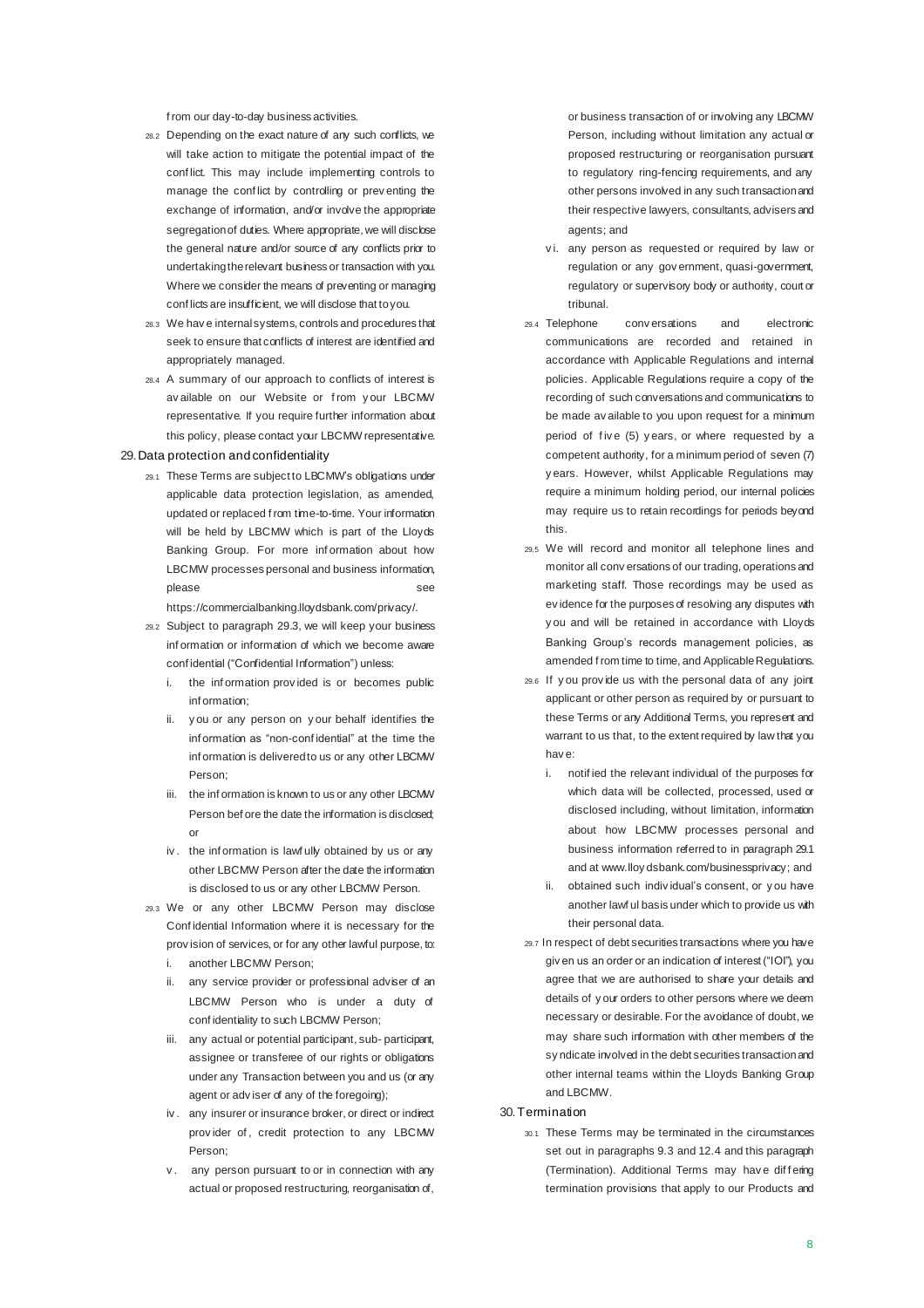**Transactions** 

- 30.2 These Terms shall be terminated immediately and without notice if:
	- i. y ou are unable to pay your debts as they fall due or enter into any scheme or arrangement with your creditors or, in the case of a company, file or have f iled against you a petition for winding up, pass a resolution for winding up or have a receiver, liquidator, administrator or similar officer appointed ov er all or any part of your assets or undertaking or, in the case of an individual, a bankruptcy petition is presented or a trustee in bankruptcy is appointed; or
	- ii. we consider it necessary or desirable, for our own protection, or to prev ent what we consider is or might be a v iolation of any Applicable Regulations or good standard of market practice.
- 30.3 Either y ou or we may terminate these Terms at any time, by giving not less than five (5) Business Days' notice in writing to the other party.

Any notice of termination to be prov ided under these Terms may be provided by agreed electronic means and will not prejudice any rights already accrued or affect any outstanding Transactions entered into before the date on which the notice of termination is received.

- 30.4 Following termination, subject to f inal discharge of all obligations that you owe to us and to any Associates in connection with any Transactions, Products or Services, our relationship with y ou will cease.
- 30.5 Any termination under this paragraph 30 (Termination) will not af fect accrued rights or any provision of these Terms and/or any Additional Terms that is intended to surv ive termination, including, without limitation, paragraphs 23 (Fiduciary duties), 25 (Limitation of liability ), 26 (Indemnity) and 31 (General prov isions) of these Terms.

#### 31.General provisions

#### Entire agreement

31.1 These Terms supersede any previous written or verbal agreement between us (except any Additional Terms) in relation to the matters dealt with in these Terms and, except as expressly stated, comprise the whole agreement between us relating to the subject matter of these Terms.

#### Sev erability

- 31.2 If any provision of these Terms is found by any court or regulatory or administrative body of competent jurisdiction to be invalid or unenforceable, then:
	- i. the inv alidity or unenforceability of that provision will not affect the other provisions of these Terms, which will remain in f ull f orce and effect; and
	- y ou and we agree to negotiate in good f aith to substitute for any invalid or unenforceable provision a v alid and enforceable provision which achieves to the greatest extent possible in accordance with the underly ing prov isions the same effect as would hav e been achieved by the invalid or unenforceable prov ision.

#### No Waiv er

31.3 A f ailure or delay by us in exercising any right in respect of these Terms will not be presumed to operate as a waiv er. In addition a single or partial exercise of any right, power or privilege will not be presumed to preclude any subsequent or further exercise of that right or of any other right under these Terms.

#### Force majeure

31.4 We will not be liable f or any delay in performance or non-perf ormance of any of our obligations under these Terms as a result of any cause beyond our reasonable control or for any Loss or liabilities caused by the occurrence of any contingency beyond our reasonable control. This includes, without limitation, any breakdown of communication, transmission or computer facilities, strikes or similar industrial action or the failure of any relev ant exchange, clearing house or broker or subcustodian to perform its obligations, acts of God such as adv erse weather conditions or the occurrence of other natural ev ents, acts of terrorism or acts of state.

#### Gov erning Law

31.5 These Terms and all Transactions entered into under them and any contractual obligations arising out of or in relation to these Terms or the Transactions entered into under them shall be gov erned by and construed in accordance with German law.

Any non-contractual obligations arising out of or in relation to these Terms or the Transactions entered into under them shall be gov erned by and construed in accordance with German law.

#### Jurisdiction

31.6 Each party irrev ocably agrees that the Courts of Frankf urt am Main, Germany ("the Courts") shall have exclusive jurisdiction in relation to any dispute, controv ersy or claim, whether contractual or noncontractual, arising out of or in connection with the underly ing these Terms (including a dispute regarding the existence, v alidity, interpretation, breach, termination or enf orceability of these Terms) or Transactions. Each party irrevocably waives any right that it may have to object to action being brought in those Courts, to claim that the action has been brought in an inconv enient forum, or to claim that those Courts do not hav e jurisdiction.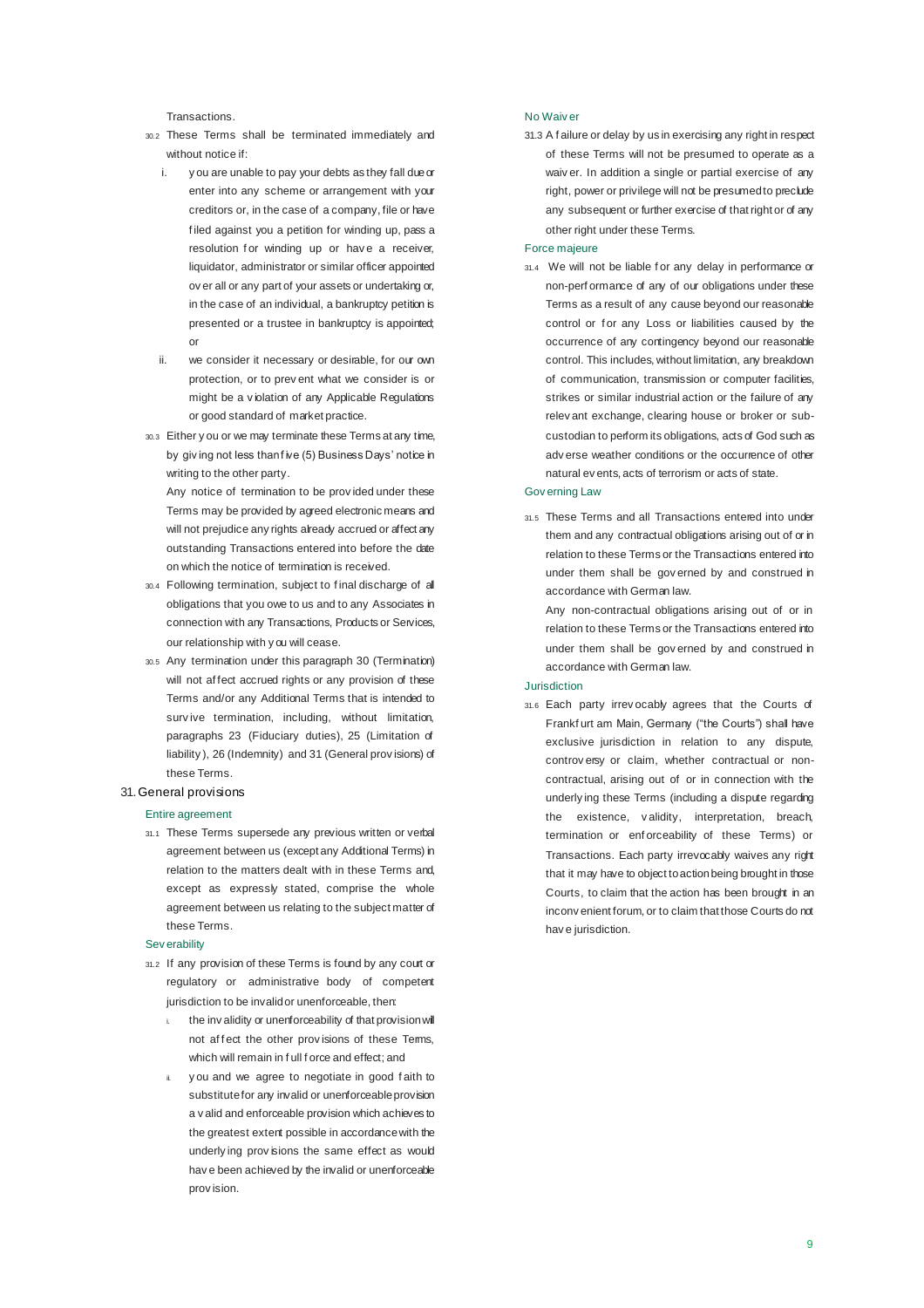### **Glossary**

**Associate** means any undertaking in a group of companies (w hether a holding company, subsidiary, subsidiary of any holding company, or representative and branch office in any jurisdiction) or a person w hose relationship with the group might reasonably be expected to give rise to a conflict of interest in dealings w ith third parties.

**Applicable Regulations** means any applicable law s, rules and regulations including w ithout limitation, German regulatory law s, the circulars of the BaFin, any rules, policies, guidelines and practices of a relevant regulator, the rules of a relevant Market and all other applicable law s, rules, procedures, codes, standards and regulations (including w ithout limitation, accounting rules, antimoney laundering and economic sanctions legislation).

**Business/Working Day** means a day (other than a Saturday or Sunday) in w hich we are open for normal business in Frankfurt am Main, Germany.

**Confirmation** means a confirmation, contract note, statement or note issued or made available by us to you confirming the details of a Transaction. Unless otherw ise notified to you Confirmations include Confirmations provided to you by SWIFT or similar electronic messaging, subject to the Applicable Regulations.

**Eligible Counterparty** means a client that w e have classified as an eligible counterparty client (*Geeignete Gegenpartei*) in accordance with the German Securities Trading Act (Wertpapierhandelsgesetz, "WpHG") as amended from time to time..

**Financial Instrument** means "*Finanzinstrumente*" (financial instruments) in accordance w ith the German Securities Trading Act (Wertpapierhandelsgesetz, "WpHG") as amended from time to time).

**Institutional Client means a client we have** classified as an Institutional Client in accordance w ith the Sw iss Financial Services Act 2020, as amended from time to time.

**Investment Advice** means personal recommendations in respect of transactions

relating to certain Financial Instruments w here the recommendation is based on an evaluation of the investor's personal circumstances or is presented as being suitable for the investor and is not provided exclusively via information distribution channels or for the general public..

**LBCMW Person** means LBCMW and any of its Associates and its or their directors, officers, employees, contractors, associates and agents.

**Loss** means any loss, damage, cost, charge, expense, claim, counter-claim, action, suit, judgment or other liability w hich a person may incur or w hich may be made against such person.

**Products** means Financial Instruments.

**Professional Client** means a client that w e have classified as a professional client (*professioneller Kunde*) in accordance with the German Securities Trading Act (Wertpapierhandelsgesetz, "WpHG"), as amended from time to time, or, if applicable, the Sw iss Financial Services Act 2020, as amended from time to time.

**Services** means, w ithout limitation, providing corporate finance advice, investment research, services relating to underwriting, underwriting and placing or execution of client orders and in each case in relation to Financial Instruments and any other services which we may provide from time to time.

**Transaction** means any transaction you enter into w ith us for the provision of Products and/ or **Services** 

#### **Website** means

https://commercialbanking.lloydsbank.com/importa nt-information/commercial-banking-regulatoryinformation/